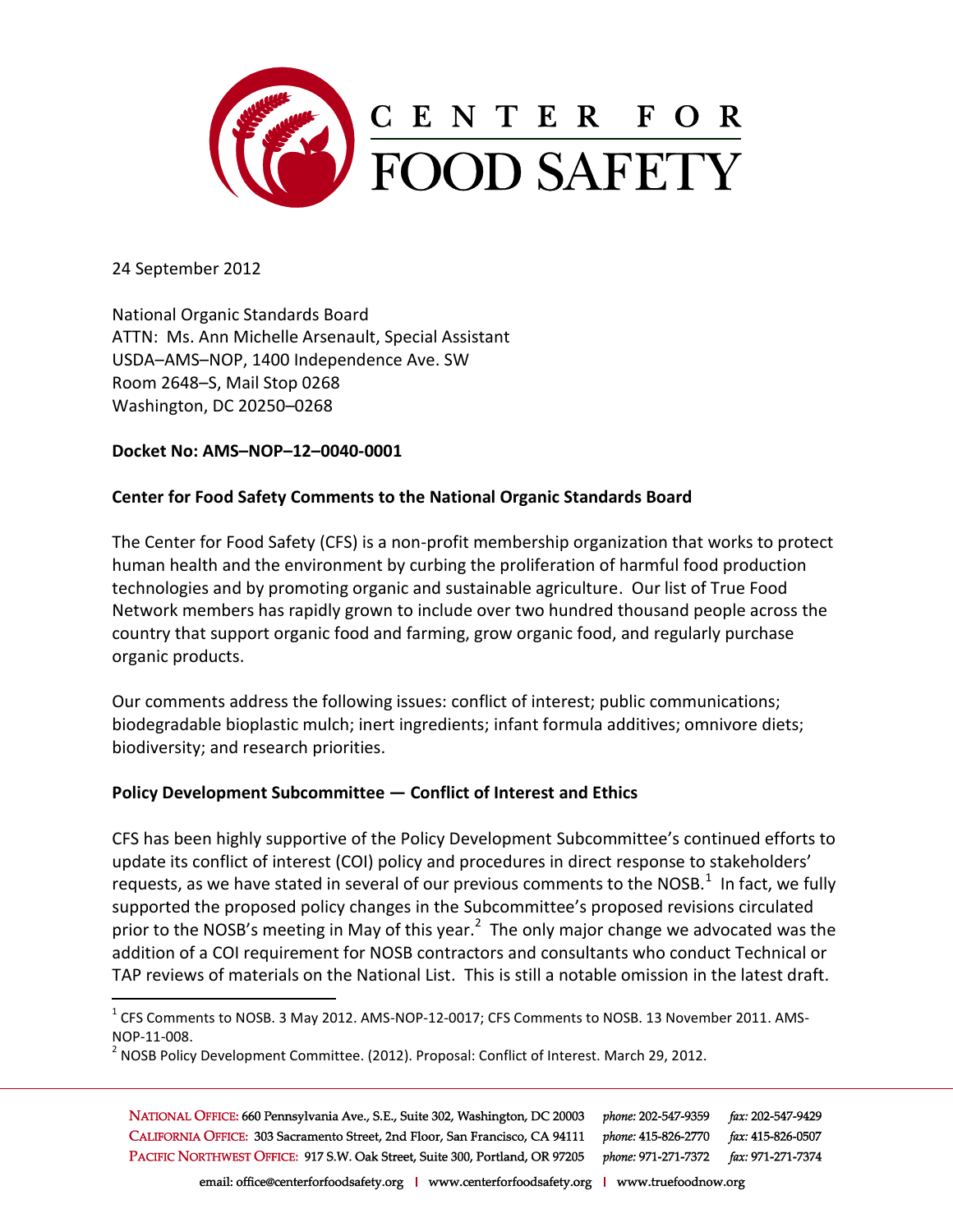Given all of the public support that the May 2012<sup>3</sup> document received, we were quite surprised to see the turn taken in the new Subcommittee proposal.<sup>4</sup> While we agree with the stated intent of the document that the COI policy "should provide greater transparency and expectations related to NOSB members' work on behalf of the organic community," the document falls short of meeting that goal. Our main criticism is that the Subcommittee's proposed recommendations seem to make COI evaluations and discussions more opaque than transparent, by allowing them to primarily take place outside of the public process, with the NOP being the audience and arbiter of COI decisions.

The purpose of requiring a potential conflict of interest to be publicly disclosed is to increase transparency among NOSB members and between the NOSB and the public with respect to its decision-making process. Any attempt to hold such discussions behind closed doors undermines the purpose of requiring COI disclosures in the first place.

People in the organic community who regularly participate in the NOSB process understand that the very nature of this stakeholder Board is that its representatives are comprised of individuals with direct expertise, experience, and personal, organizational and/or corporate stakes in the outcomes of Board decisions. Within this context conflicts of interests are bound to arise. For this reason, the Board must routinely confront the question of whether it is sufficient for a given individual to publicly disclose their potential conflict or if that potential conflict warrants a recusal from the vote at hand.

The new Subcommittee recommendations seem to suggest that certain unidentified COI statutes and regulations that apply to the Board should govern all COI decisions, which we do not believe is in the best interest of an open public participation process. When decisionmaking authority is solely granted to the NOP, neither the NOSB nor the public are privy to the basis upon which such decisions are made. This is certainly not what CFS envisioned would be the final outcome of the NOSB discussion on this matter of critical importance. On the contrary, we believe that the goal of the NOSB's COI policy should be to facilitate the open, transparent and equitable functioning of the Board as a whole by distinguishing those instances of genuine personal financial gain where it would be inappropriate for a certain individual(s) to cast a vote.

We view the process of requiring each Board member to voluntarily and publicly disclose potential conflicts of interests as the best way to ensure the highest possible integrity in organic policy decision-making. It allows members to show respect for the decision-making process and to maintain trustful collegial relations in a supportive environment where everyone lays their cards on the table before a vote. For the public, having a potential COI disclosed by Board members is akin to having a report citation. Knowing the study's author and her or his institutional affiliation sheds light on their stakes in producing the report, much like a COI disclosure reveals what is at stake with certain Board members prior to a vote.

 $^3$  NOSB Policy Development Committee. (2012). Proposal: Conflict of Interest. March 29, 2012.

<sup>&</sup>lt;sup>4</sup> NOSB Policy Development Committee. (2012). Proposal: Conflict of Interest/Ethics. July 9, 2012.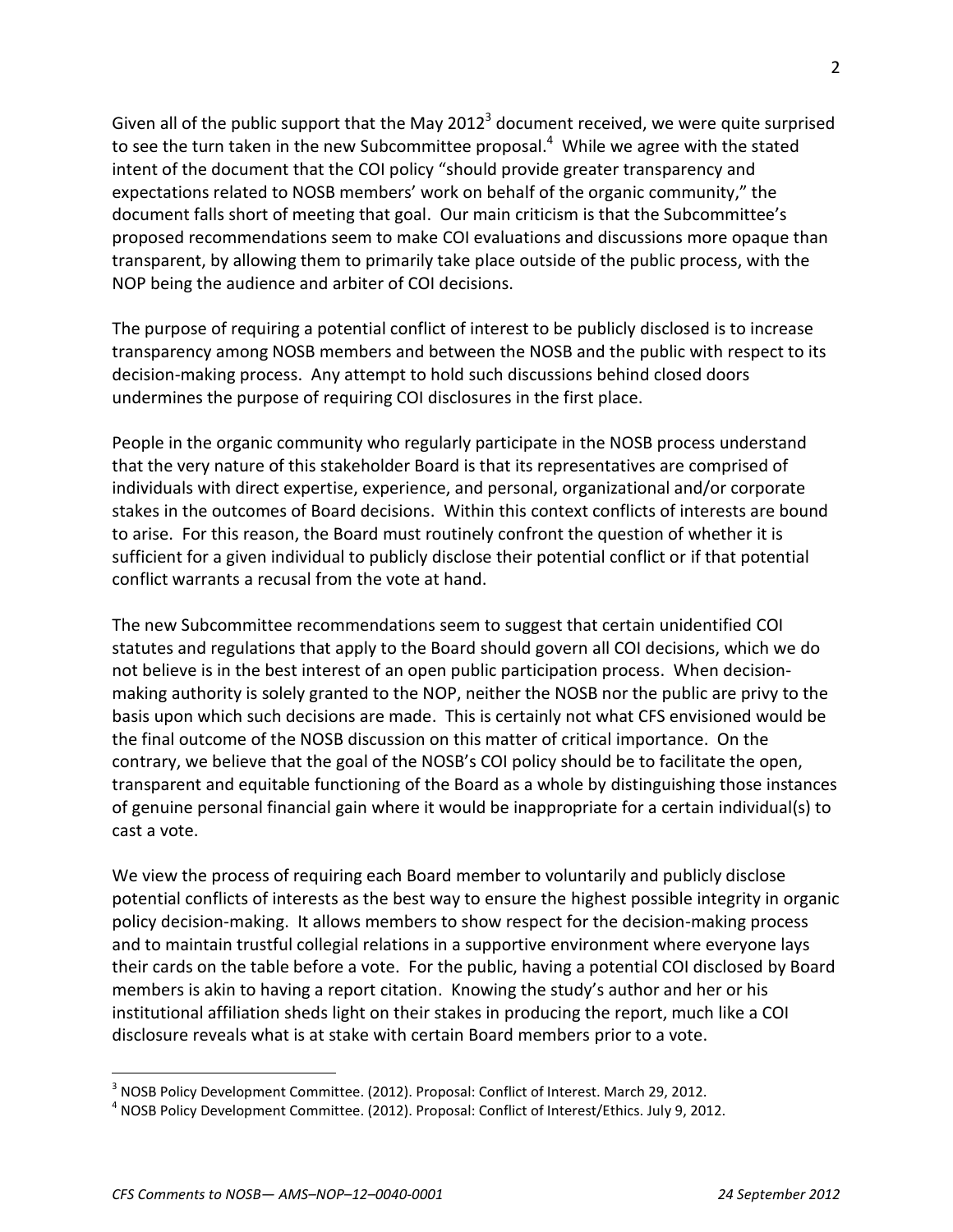For these aforementioned reasons, CFS does not support the Subcommittee's recommendation to move COI discussions and decision-making authority out of public review and into the hands of the NOP exclusively.

With respect to the specific recommendations proposed by the Subcommittee, we would like to offer the following comments:

## Recommendation #7

CFS does not support this change. We believe that it is up to the NOSB to make decisions about whether it is appropriate for a Board member to vote based upon their potential COI, with the NOP serving in an advisory capacity.

## Recommendation #8

CFS does not support this definition of COI because it is too broad and we instead prefer the definition presented in the COI document circulated for public comment at the May NOSB meeting:

*The term "conflict of interest" is defined as a situation in which there is an actual or potential direct financial interest of a Board member which could impair the individual's objectivity or which has the potential to create an unfair competitive advantage for said Board member, Board member's immediate family member, or Board member's organization or affiliated business.* 

*An "immediate family member" includes a Board member's relative by blood or marriage who may be a spouse or partner, children or step children, parents or stepparents, brother or sister (Recommendation 2). 5*

## Recommendation #10

 $\overline{a}$ 

Under all circumstances, we believe that the NOSB should be the decision-maker and retain authority over all COI issues that pertain to the Board. We believe that the NOP, the designated federal officer, and the USDA Office of Ethics should serve as advisors and not decision-makers on COI matters pertaining to the NOSB.

## **Policy Development Subcommittee — Public Communications**

CFS is pleased to see the Subcommittee's proposal reaffirming the NOSB's statutory authority and obligation to communicate directly with the Secretary of Agriculture on issues of public concern with respect to the organic rules, OFPA, and organic integrity. It has always been our position that issues of critical importance to the wider organic community should not in any way be mediated by the NOP, given the NOSB's legal role as advisor to the Secretary as is explicitly stated in OFPA. The law specifically states that the NOSB shall be established by the

<sup>&</sup>lt;sup>5</sup> NOSB Policy Development Committee. (2012). Proposal: Conflict of Interest. March 29, 2012.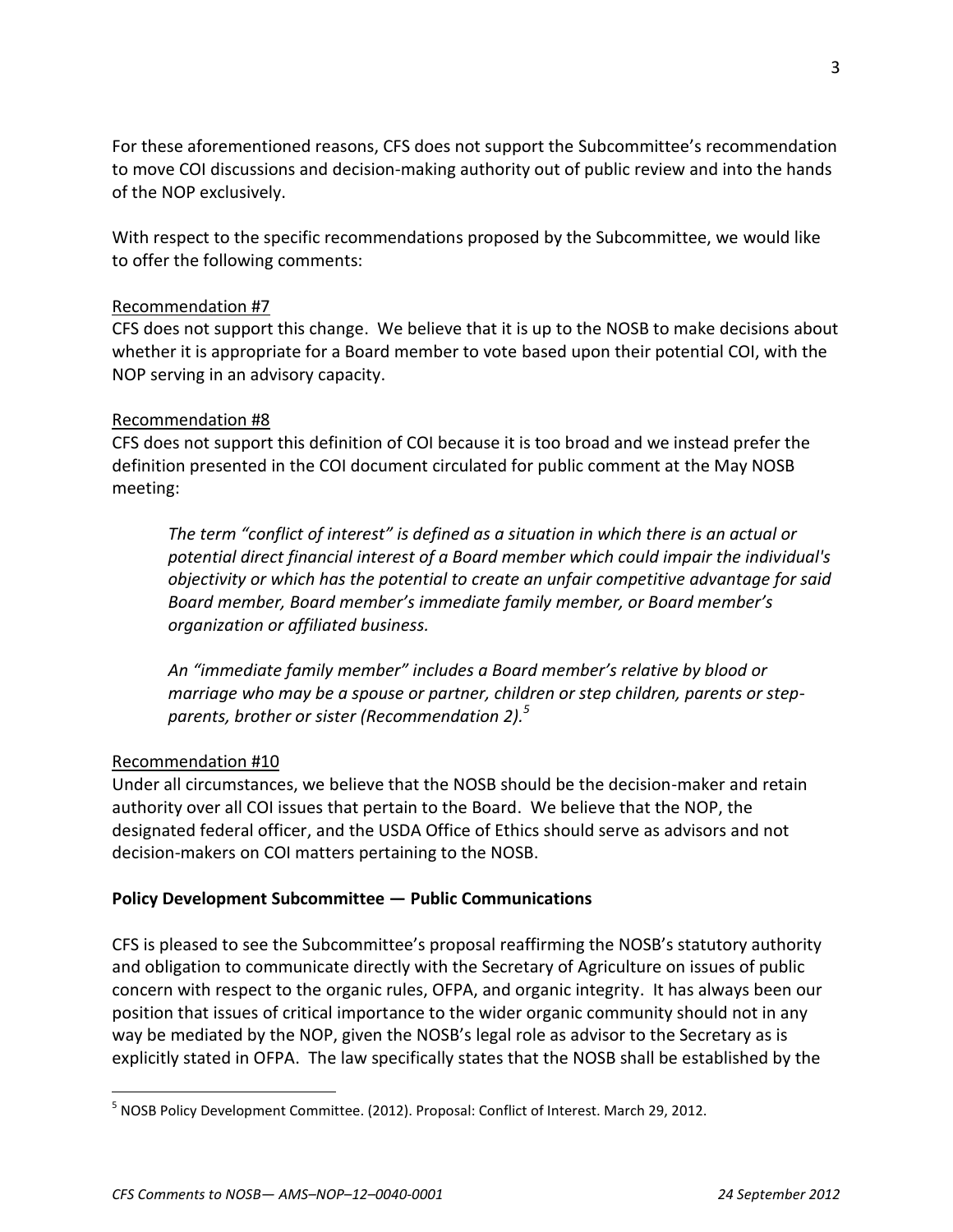Secretary of Agriculture to "assist in the development of standards for substances to be used in organic production and *to advise the Secretary on any other aspects of the implementation of*  this chapter [emphasis added].<sup>6</sup> An excellent example of the Board fulfilling this role was when it sent a letter to the Secretary relaying a message of strong public concern about the need for USDA to prevent threats to organic integrity from contamination by genetically engineered (GE) crops and seeds.

CFS also supports the Subcommittee's recommendation to retain the ability of the public to communicate directly with USDA staff and individual NOSB members outside of the regularly scheduled bi-annual meetings, as needed.

## **Crops Subcommittee — Biodegradable Mulch Film Made from Bioplastics**

CFS does not support the Crops Subcommittee's recommendation to allow biobased biodegradable plastic mulch in organic production systems at this time. While, theoretically, biodegradable plastic mulch is preferable to the petrochemical-based mulch currently available in the marketplace, research has *not* conclusively demonstrated its adequate biodegradation in the field. Our investigations have shown that even those bioplastics that conform to the ASTM<sup>7</sup> standards do not biodegrade adequately in the field and have not undergone any long-term soil testing to ensure that they have no negative impacts on agroecosystems. Given the twin challenges of questionable biodegradability and unknown environmental effects, CFS believes that biodegradable bioplastic mulch is not ready for the organic market and that more research is needed to demonstrate its acceptability for use in organic farming systems.

## *Definitions and Standards*

 $\overline{a}$ 

CFS agrees with the Subcommittee's designation of the petitioned mulches as synthetic plastics and its insistence that the mulch must be both "biobased" and "biodegradable"<sup>8</sup> if it will be allowed to remain on farmland at the end of the growing season. We also share the Subcommittee's concern about adequately defining biodegradable mulch and ensuring that the feedstocks used are in fact biobased. While the Subcommittee appropriately warned that "it may be difficult to separate claims from truth concerning biodegradability and the source of the material,"<sup>9</sup> their concerns have not been sufficiently addressed either in the petition or in their proposed annotation.

 $^6$  Organic Foods Production Act of 1990. Sec. 2119. [7 U.S.C. 6518] National Organic Standards Board.

 $^7$  ASTM provides standardized test protocols to allow for the certification of materials to specific criteria. The standards that are referenced by the Crops Subcommittee relate to the biodegradability and compostability of bioplastics.

 $^8$  NOSB Crops Subcommittee. (2012). Petitioned Material Proposal: Biodegradable Mulch Films Made from Bioplastics. August 15, 2012. Page 36.

<sup>&</sup>lt;sup>9</sup> NOSB Crops Subcommittee. (2012). Page 36.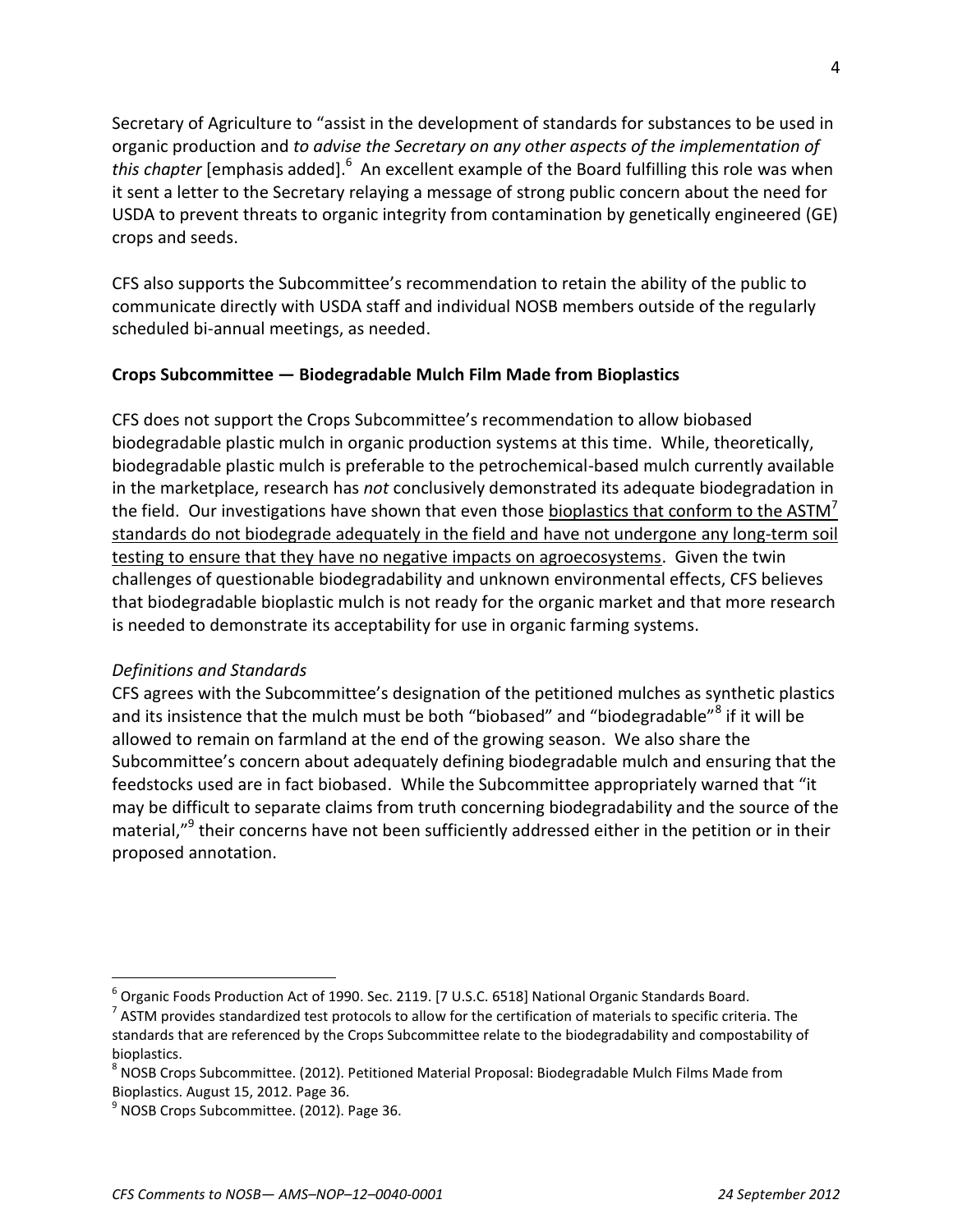Plastic mulches that meet the proposed definitions of "biobased" and "biodegradable" have not been demonstrated to biodegrade in field trials.<sup>10</sup> ASTM standards, used by the Subcommittee for defining biodegradable bioplastic mulch, are based upon on a series of laboratory testing protocols – not field tests – which do not sufficiently represent the full range of conditions that the mulches would be exposed to if left on the farm field. Using a laboratory test protocol to represent biodegradation in soil is unrealistic because of the wide range of geophysical and climatic conditions that farmers encounter across the US. Moreover, compliance with ASTM standards in no way ensures that products can completely degrade on the farms where they are used because the laboratory test results have yet to be corroborated in the field.

ASTM standards D6400<sup>11</sup> and D6868<sup>12</sup> assess the degradability of bioplastics in industrial and municipal compost systems. They are laboratory tests that simulate the conditions that would be found in managed, high-heat compost systems, not in the field. The bioplastic mulch that is being petitioned, however, is intended to remain in the field, so testing for degradability in managed compost systems does not reflect the environment in which these mulches are meant to biodegrade. Therefore, these standards are not applicable, because the intent of biodegradable mulch is to avoid the labor and expense of removing mulches from the field and, instead, allow them to biodegrade in the field. The intent is *not* to add them to an industrial or municipal compost system for degradation.

ASTM standard D5988 $^{13}$  is a laboratory-based test protocol that is intended to assess biodegradability of plastics in soil conditions. The Subcommittee proposes using ASTM D5988 to ensure that the mulches will biodegrade in field conditions, but this is an inappropriate comparison. The ASTM D5988 laboratory test protocol utilizes optimal conditions for biodegradation that would not be found in agricultural fields between growing seasons. Utilizing a laboratory test protocol with prescribed conditions does not account for the variations in environmental and climatic conditions where these mulches will be used. There are three particularly problematic areas in the laboratory protocol:

1. The protocol calls for *mixing soils* from "at least three diverse locations" (for example, an agricultural field, a forest, and a pasture or meadow) to maximize the biodiversity of the microbes found in the soil samples. $14$  It also recommends avoiding soils from locations that may have altered populations of microbial fauna due to pollutants or other contamination. Selecting soils from a variety of locations and avoiding pollutants

<sup>&</sup>lt;sup>10</sup> Corbin, A.T., C. Miles, J. Cowan, D. Hayes, J. Dorgan, and D. Inglis. (In press). Biodegradable plastics as agricultural mulches.

 $11$  ASTM. (2012). D6400 – 12: Standard Specification for Labeling of Plastics Designed to be Aerobically Composted in Municipal or Industrial Facilities. ASTM International.

 $12$  ASTM. (2011). D6868-11: Standard Specification for Labeling of End Items that Incorporate Plastics and Polymers as Coatings or Additives with Paper or Other Substrates Designed to be Aerobically Composted in Municipal or Industrial Facilities. ASTM International.

<sup>&</sup>lt;sup>13</sup> ASTM. (2012). D5988-12: Standard Test Method for Determining Aerobic Biodegradation of Plastic Materials in Soil. ASTM International.

<sup>14</sup> ASTM. (2012). D5988-12. Page 3.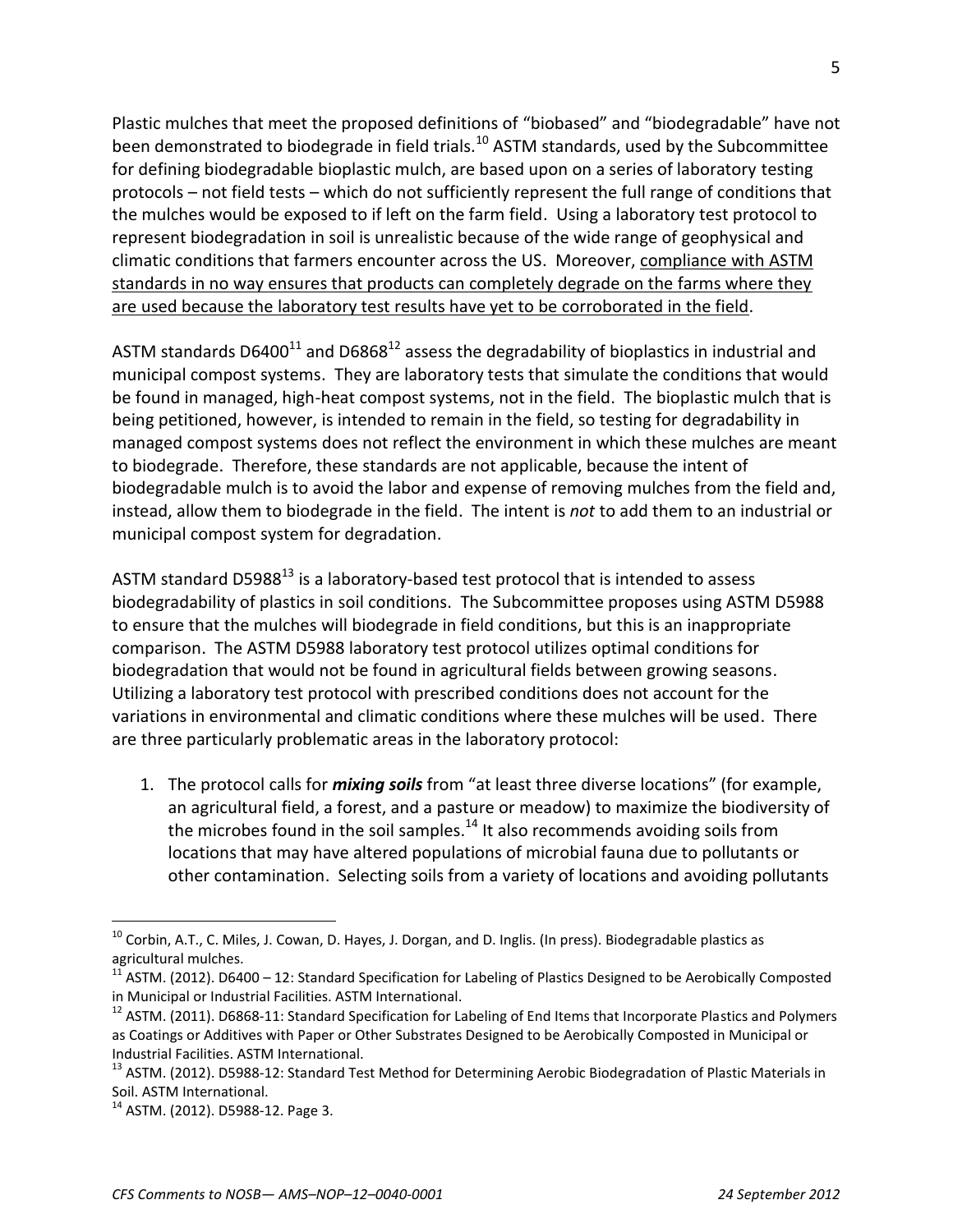may overestimate the microbial diversity and biological activity that would be found on any given field, thus favoring biodegradation.

- 2. The protocol requires the *soil moisture* content to be between 80-100% of the measured moisture holding capacity of the soil sample.<sup>15</sup> While this high soil moisture content is conducive to biodegradation, it is unlikely to be consistently found in field conditions.
- 3. The protocol requires *soil temperature* to be maintained within +/- 3.6°F (+/- 2°C) of a selected temperature between 68 and 82°F (20-28°C) throughout the test period.<sup>16</sup> (For comparison, the average soil temperatures at 5cm depth, reported by scientists in a field trial of biodegradable mulches across three regions during the growing season, varied between 62.2-80°F [16.8-26.7°C].<sup>17</sup>) While soil temperatures in this range may be reached during the growing season, the majority of mulch biodegradation is intended to occur between growing seasons, during the colder winter months when soil temperatures will fall well below the test range.

Warmer, humid, and consistent conditions facilitate microbial biological activity and thus mulch biodegradation. Therefore, ASTM D5988 laboratory test results are likely to show a more favorable picture of mulch biodegradation than can be realistically expected in the field.

The Subcommittee proposal requires that mulch show 90% biodegradation using the ASTM D5988 test, allowing up to 10% of the mulch to remain in the microbial biomass or as an undegraded or partially degraded residue in the soil. Thus, the real potential exists for mulch to persist and accumulate in the farm environment. The design of the test protocol does not require any chemical testing to differentiate between material that has become part of the microbial biomass and any material that may remain as a residue in the soil sample. This potential persistence of plastic residues raises concerns about the long-term impacts of using biodegradable mulches on the same field over consecutive years. The Subcommittee's recommendation that 90% of mulch degradation occurs within two years means that mulch would certainly remain in the soil during the subsequent growing seasons. Even more concerning is that mulches that conform to the ASTM D5988 standard have not demonstrated biodegradation to this standard in the field.

## *Incomplete Field Biodegradation*

Studies conducted on biodegradable mulches have largely relied upon visual assessments of biodegradation, which is insufficient to understand the composition of residues that may remain from partial degradation. The Technical Evaluation Report (TER) recognizes the need for adequate evaluation of biodegradation, noting that "testing is necessary to determine which

<sup>15</sup> ASTM. (2012). D5988-12. Page 3.

<sup>16</sup> ASTM. (2012). D5988-12. Page 4.

<sup>&</sup>lt;sup>17</sup> Miles, C., R. Wallace, A. Wszelaki, J. Martin, J. Cowan, T. Walters, and D. Inglis. (2012). Deterioration of Potentially Biodegradable Alternatives to Black Plastic Mulch in Three Tomato Production Regions. HortScience 47(9): 1270-1277.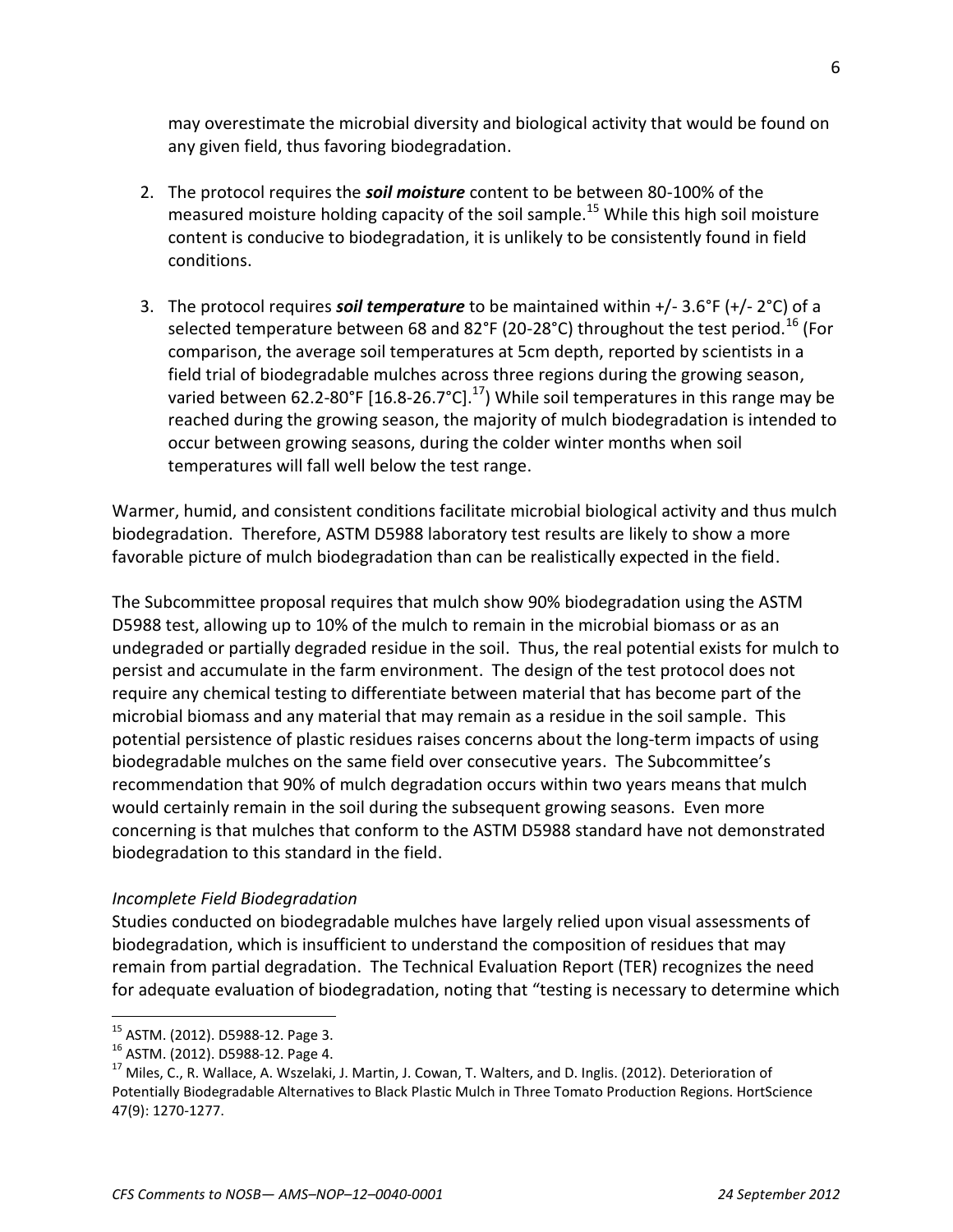polymer mixtures are degraded completely and what effects incomplete degradation may have on the agroecosystem."<sup>18</sup> These experiments have not yet been completed and no approvals of biodegradable mulches should be made by the NOSB until ongoing research in this area is complete.<sup>19</sup>

Test results from field experiments with several biodegradable mulches that comply with ASTM standards have not shown that bioplastic biodegradable mulches adequately decompose in the field.<sup>20</sup> The SCRI-SREP research project has been evaluating biodegradable mulches at three experimental agricultural sites in Lubbock, Texas, Knoxville, Tennessee, and Mount Vernon, Washington.<sup>21</sup> Preliminary results have shown that the products tested (BioTelo and BioAgri) had the greatest deterioration on the soil surface at sites in Tennessee and Washington by the end of the growing season.<sup>22</sup> These results show that the biodegradation of mulch proceeds at different rates in different climates, suggesting that biodegradable mulches may be less suitable for use in certain regions. Climate variability across regions and weather variations will impact the rate of biodegradation and may impact the ability of mulches to degrade completely.

In tests at those same sites, samples of the mulches were buried in mesh bags to be retrieved after decomposition and only some of the biodegradable mulch samples from each site showed "significant degradation," signaling that the biodegradation has been inconsistent.<sup>23</sup> Surface area degradation of the biodegradable mulches ranged from 0% at the Washington site to almost 90% at the Texas site after 18 months in the soil.<sup>24</sup> These preliminary results are extremely concerning because they suggest that products meeting the proposed biodegradability definition may not be degrading at all in field conditions in some areas. This experiment is ongoing, and complete results from this as well as other field studies should be considered before biodegradable mulches are approved for use in organic systems.

While field testing to visually assess degradation of biodegradable mulches over time is important, it is equally as important to conduct experiments that chemically test for mulch residues in field environments. Such residues may be detrimental to soil microbial communities and the growth of future crops, both concerns which have not yet been addressed by field studies. In fact, the TER identifies incomplete degradation of bioplastics as an important "data gap" in the literature about biodegradable mulches.<sup>25</sup> According to the TER, "ecotoxicology studies on biodegradable polymers following partial or complete decomposition in the soil are

 $^{18}$  USDA National Organic Program. (2012). Technical Evaluation Report: Biodegradable Mulch Film Made from Bioplastics. Compiled by ICF International. August 2, 2012. Lines 595-597.

<sup>&</sup>lt;sup>19</sup> Corbin, A.T. et al. (In press). Page 3

<sup>&</sup>lt;sup>20</sup> Miles, C. et al. (2012).

<sup>&</sup>lt;sup>21</sup> Miles, C. et al. (2012).

<sup>&</sup>lt;sup>22</sup> Miles, C. et al. (2012).

<sup>&</sup>lt;sup>23</sup> Inglis, D., C. Miles, A. Corbin, E. Belasco, M. Brodhagen, D. Hayes, J. Lee, K. Leonas, T. Marsh, J. Moore-Kucera, L. Wadsworth, R. Wallace, T. Walters, and A. Wszelaki. (2011). SCRI-SREP Project CRIS Report: Biodegradable Mulches for Specialty Crops Produced Under Protective Covers, Year 2. Available at: <http://mtvernon.wsu.edu/hightunnels/Content/SCRI-CRIS-2011.pdf>

 $\frac{24}{24}$  Corbin, A.T. et al. (In press). Page 5.

<sup>&</sup>lt;sup>25</sup> USDA NOP. (2012). TER: Biodegradable Mulch Film Made from Bioplastics. Lines 651-652.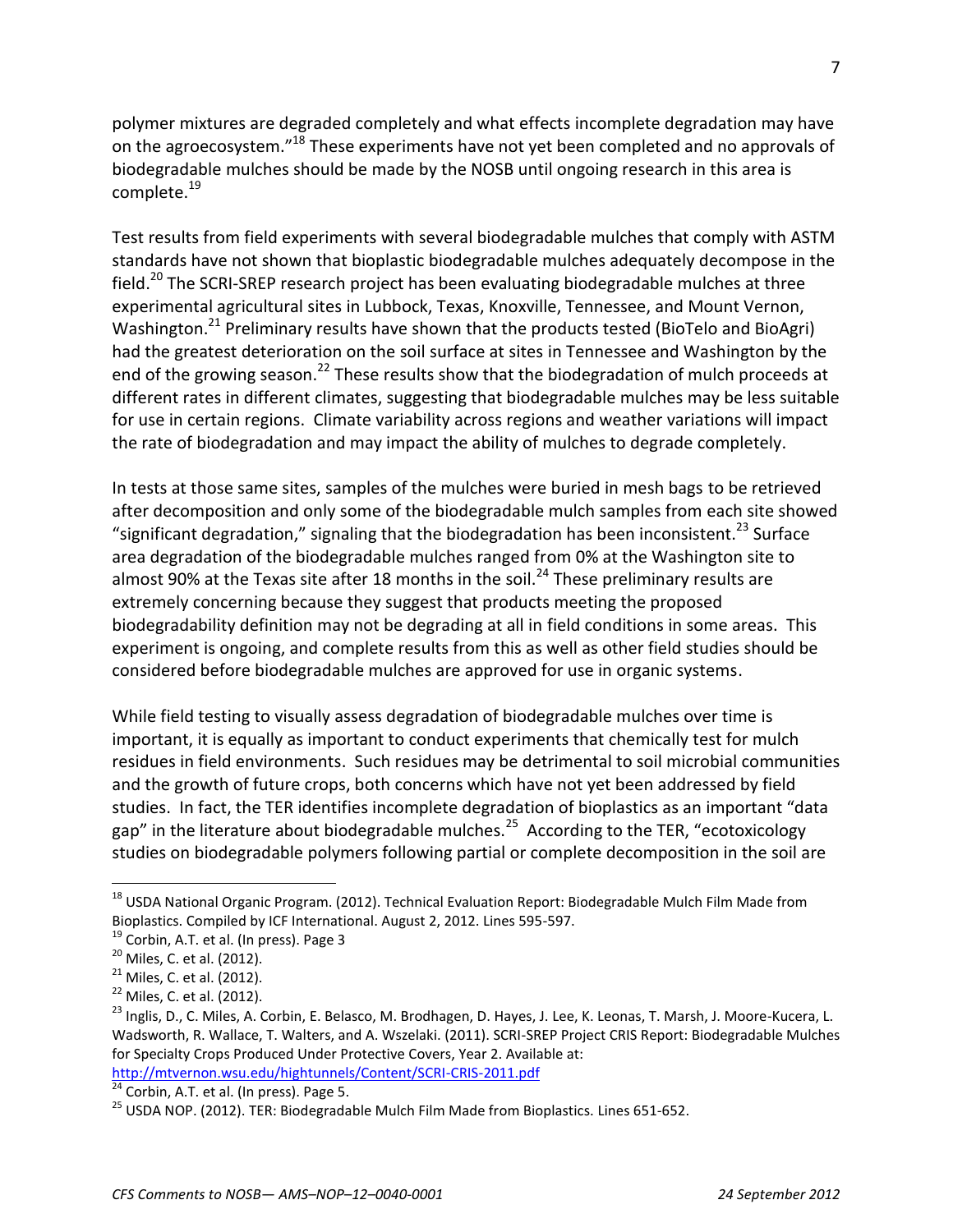not common… a better understanding of bioplastic degradation and soil environmental effects is needed. $"^{26}$  The variety of conditions under which these mulches are expected to perform amplifies the need for extensive field testing and evaluation of their biodegradation. This lack of ecotoxicological studies to test for potential residues or harmful compounds, alone, should preclude the NOSB from supporting the biodegradable mulch petition.

There are also unanswered questions concerning the bioavailability of bioplastics to wildlife if mulches do not completely degrade. The health of soil microbial communities that are directly exposed to the mulch during the biodegradation process is of concern as well, particularly given the importance of soil quality to healthy organic farming systems. Introduction of the mulch may favor certain species of microbes which are better suited to utilizing biodegradable mulch as a food source, thus altering the microbial community. It is also possible that intermediate or breakdown compounds in the biodegradation process or residues of mulch could be harmful to some soil microbes. While the effects of biodegradation on microbial communities have not yet been analyzed, they are a critical area of further research before the use of biodegradable mulch is permitted in organic agriculture.<sup>27</sup>

Another concern is the spread of biodegradable mulch pieces into adjacent ecosystems. As the degradation process begins and holes appear on the surface of the mulch, pieces may become loose and disperse throughout the environment. Depending on the size of the fragments, they may be bioavailable to different wildlife in both the terrestrial and aquatic ecosystems that surround organic farms. Mulch fragments can enter aquatic ecosystems via runoff, wind, or animals where they will not be able to be recovered and could impact aquatic species. If dispersal of mulch fragments occurs, farmers will no longer be able to "take appropriate actions to ensure complete degradation at the end of each growing season" as required in the proposed annotation.<sup>28</sup> Further research should be conducted to assess risks to wildlife, aquatic life, and adjacent ecosystems and to suggest best management practices that farmers can use to minimize dispersal of mulch fragments from their farms.

## *Materials and Additives*

 $\overline{a}$ 

The TER mentions several additives and processing aids that can be included in biodegradable mulches that may negatively impact agroecosystems and which require more research. Of particular concern are titanium dioxide and erucamide. Titanium dioxide "may settle out into sediments and persist for long periods of time" and "may persist [in the soil] from use in bioplastic mulch."<sup>29</sup> Erucamide may be released during the manufacturing process and "binds strongly to soil and sediments in water and is likely to bioaccumulate in aquatic organisms," meaning that it could remain in the ecosystem and accumulate in wildlife.<sup>30</sup> The potential persistence and bioavailability of these colorants and plasticizer additives requires further ecotoxicological research. This is particularly important because biodegradable mulches would

 $26$  USDA NOP. (2012). TER: Biodegradable Mulch Film Made from Bioplastics. Lines 443-444.

 $27$  C. Miles. August 21, 2012. Personal communication by phone.

<sup>&</sup>lt;sup>28</sup> NOSB Crops Subcommittee. (2012). Page 37.

<sup>&</sup>lt;sup>29</sup> USDA NOP. (2012). TER: Biodegradable Mulch Film Made from Bioplastics. Lines 416-418.

 $30$  USDA NOP. (2012). TER: Biodegradable Mulch Film Made from Bioplastics. Lines 422-423.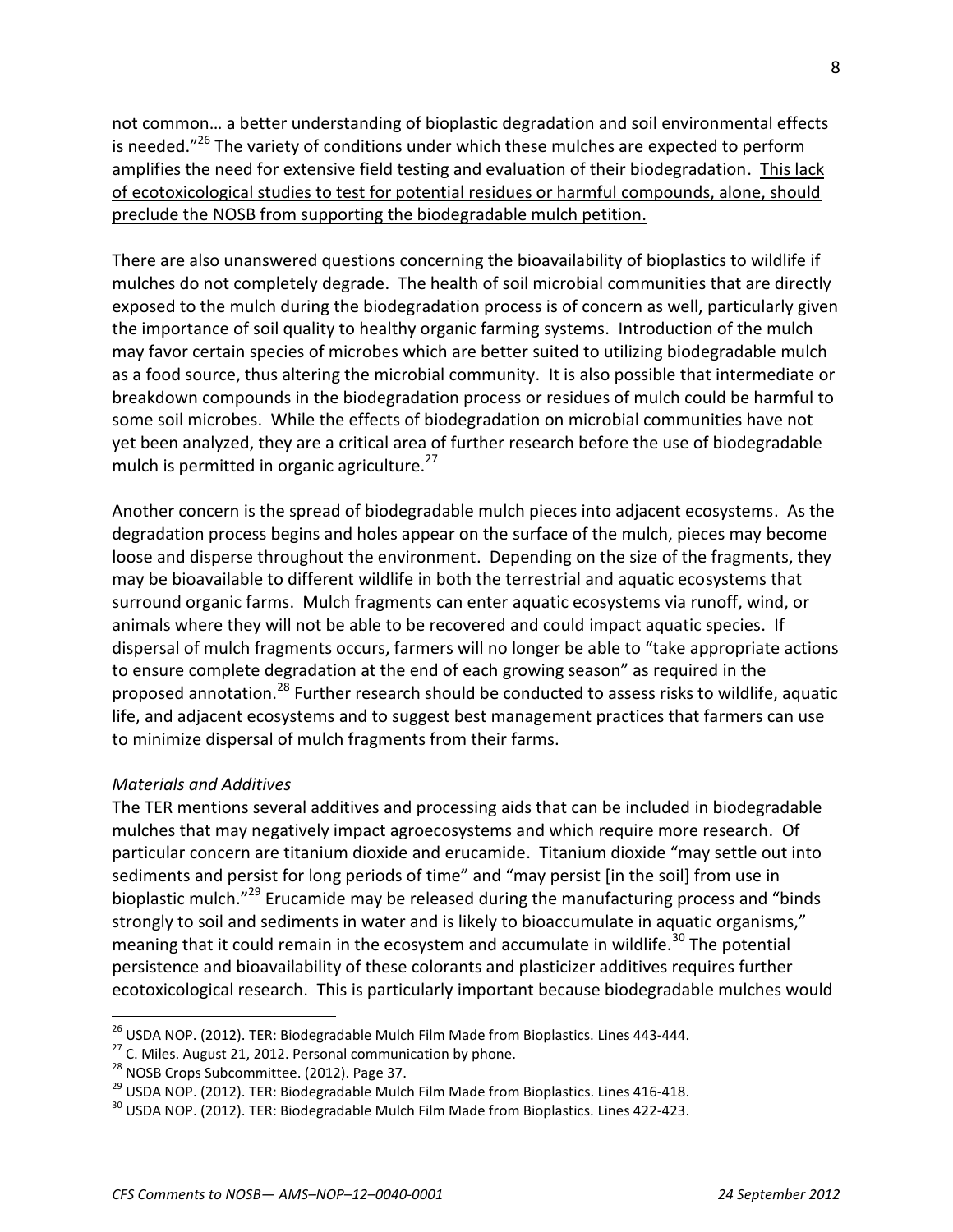be used in the same fields over many consecutive years and, therefore, the effects of such accumulation would be magnified over time.

#### *Proposed Annotation*

CFS commends the Crops Subcommittee for recognizing the importance of specifically prohibiting excluded methods and nanomaterials in the annotation, and this prohibition must extend to all stages of biodegradable much production. Some starch-based bioplastics may be made with GE feedstocks or with the use of transgenic plant cells.<sup>31</sup> Research has been conducted on genetically engineering microbes to use in bioplastic production, so the presence of GE materials in bioplastic mulch is entirely possible.<sup>32</sup> Manufacturers must certify that their feedstocks and microbial fermentation processes are free from GE products or processes before being permitted in organic. Currently, there is no standardized test method that has been identified to verify the presence or absence of GE byproducts in the final mulch product.<sup>33</sup> Exactly how farmers can ensure that such materials will not be included in the biodegradable plastic mulches that they use on their organic farms is an outstanding question that still needs to be answered.

The proposed annotation for biodegradable bioplastic mulches is not adequate to ensure that the mulches will fully biodegrade in the fields without negatively impacting the agroecosystem. Compliance with the ASTM standards does not require bioplastic mulches to fully biodegrade in soil. Instead, the D5988 soil standard only requires testing to the 90% biodegradation level, leaving up to 10% of the material to potentially persist indefinitely in the soil. Research is ongoing in this area, but preliminary results show that the commercially-available products are not degrading even in this required two year timeframe.<sup>34</sup>

The annotation's requirement that growers take "appropriate actions to ensure complete degradation at the end of each growing or harvest season"<sup>35</sup> noticeably omits a description of how growers should verify that degradation is taking place, presumably because of the lack of research in this area to inform such a recommendation. The annotation should at least specify that the mulches should be buried or covered to prevent pieces of still-intact mulch from dispersing while the decomposition process is taking place. Without clear guidance on appropriate measures to ensure decomposition, misuse of biodegradable mulch films may occur.

#### *Conclusion*

 $\overline{a}$ 

Many unanswered questions remain about the long-term impacts of biodegradable plastic mulch on soil and the surrounding ecosystem and the biodegradable mulches on the market today have not been shown to degrade as per the Subcommittee's proposal. Research is ongoing to answer questions about what constitutes an acceptable biodegradable mulch

 $31$  USDA NOP. (2012). TER: Biodegradable Mulch Film Made from Bioplastics. Lines 59-66.

<sup>&</sup>lt;sup>32</sup> USDA NOP. (2012). TER: Biodegradable Mulch Film Made from Bioplastics. Lines 59-66.

<sup>&</sup>lt;sup>33</sup> Corbin, A.T. et al. (In press). Page 4

 $34$  Corbin, A.T. et al. (In press).

<sup>&</sup>lt;sup>35</sup> NOSB Crops Subcommittee. (2012). Page 37.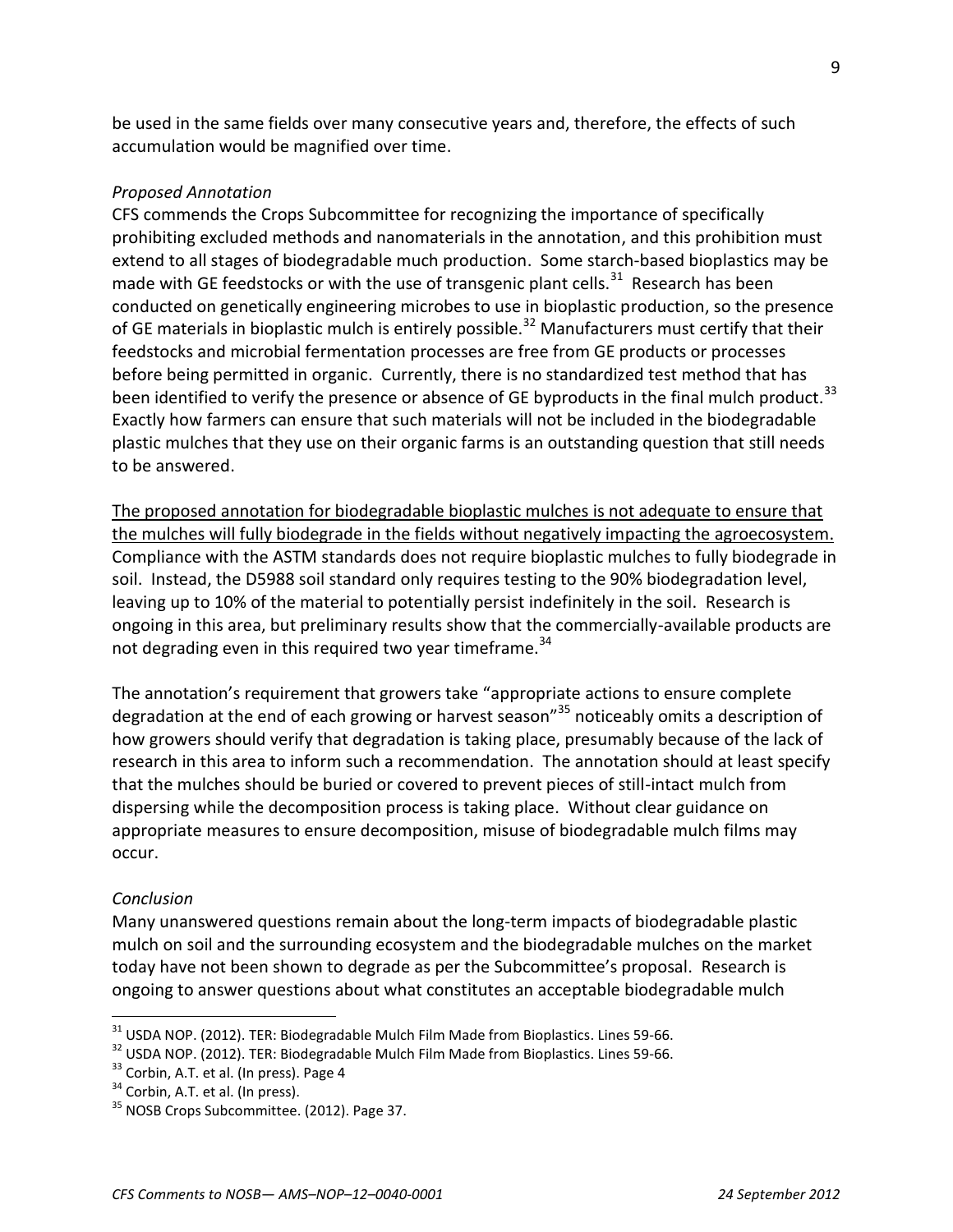product and what steps need to be taken on the farm to facilitate biodegradability in the range of field conditions that exist across the US. Research is also need to evaluate the long-term impacts of bioplastic mulch residues on cropping systems, soils, biodiversity, and wildlife. Therefore, in the absence of this data upon which the NOSB could make an informed decision, we recommend that this topic is revisited and reconsidered when the commercially available mulches have been proven to biodegrade adequately and proven not to have a negative impact on the agroecosystem. We strongly urge the NOSB to *not* consider biodegradation in the field to be equivalent with 'removing' plastic mulches at the end of the growing season because existing research has not verified that such biodegradation is occurring or that it is possible.

In sum, CFS recommends that the NOSB neither adopt the petition nor the proposed annotation until adequate research, data, and biodegradable mulch products exist to ensure that the use of the product is consistent with the spirit and intent of OFPA.

## **Crops Subcommittee — Review of Inert Ingredients**

We support the Subcommittee's proposal to review all inert chemicals used in organic production systems over the next five years. As our scientific understanding of chemical ingredients and their reactivity, toxicity, and ecological impacts has evolved, it has become clear that many substances formerly listed as "inert" can be both toxic and active. And these ingredients often comprise the majority of ingredients in a given pesticide formulation. "Inerts" are also not necessarily as harmless as the "inert" designation implies. On the contrary, the nature of their hazards range from acute toxicity to being endocrine disruptors – hazards that should never be allowed in organically produced products. We fully support the Subcommittee's thoughtfully-designed proposal, which affirms the need to conduct an evaluation of each of these substances in a timely manner.

## **Handling Subcommittee – Materials Related to Infant Formula**

CFS opposes the addition of all of the synthetic additives under consideration in organic infant formula. Organic should be the source of the least chemically adulterated food, particularly when it comes to feeding infants. Processed foods that rely on synthetic, added nutrients for essential nutrition should not be considered for organic certification, particularly in infant formula.

We believe that purchasers of organic infant formulas are unaware that some of the nutrients added to infant formula are synthetic and are not required by law. Consumer confidence in the organic label can only be increased by thoroughly evaluating infant formula additives and scrutinizing them for their necessity and safety. Infants are the most vulnerable age group and, therefore, consideration of synthetic additives in infant formulas must proceed cautiously, even if the end result is a loss of organic infant formulas in the marketplace.

There are five cross-cutting issues raised by the petitions for ascorbyl palmitate, beta carotene, lutein, lycopene, L-carnitine, L-methionine, nucleotides, and taurine: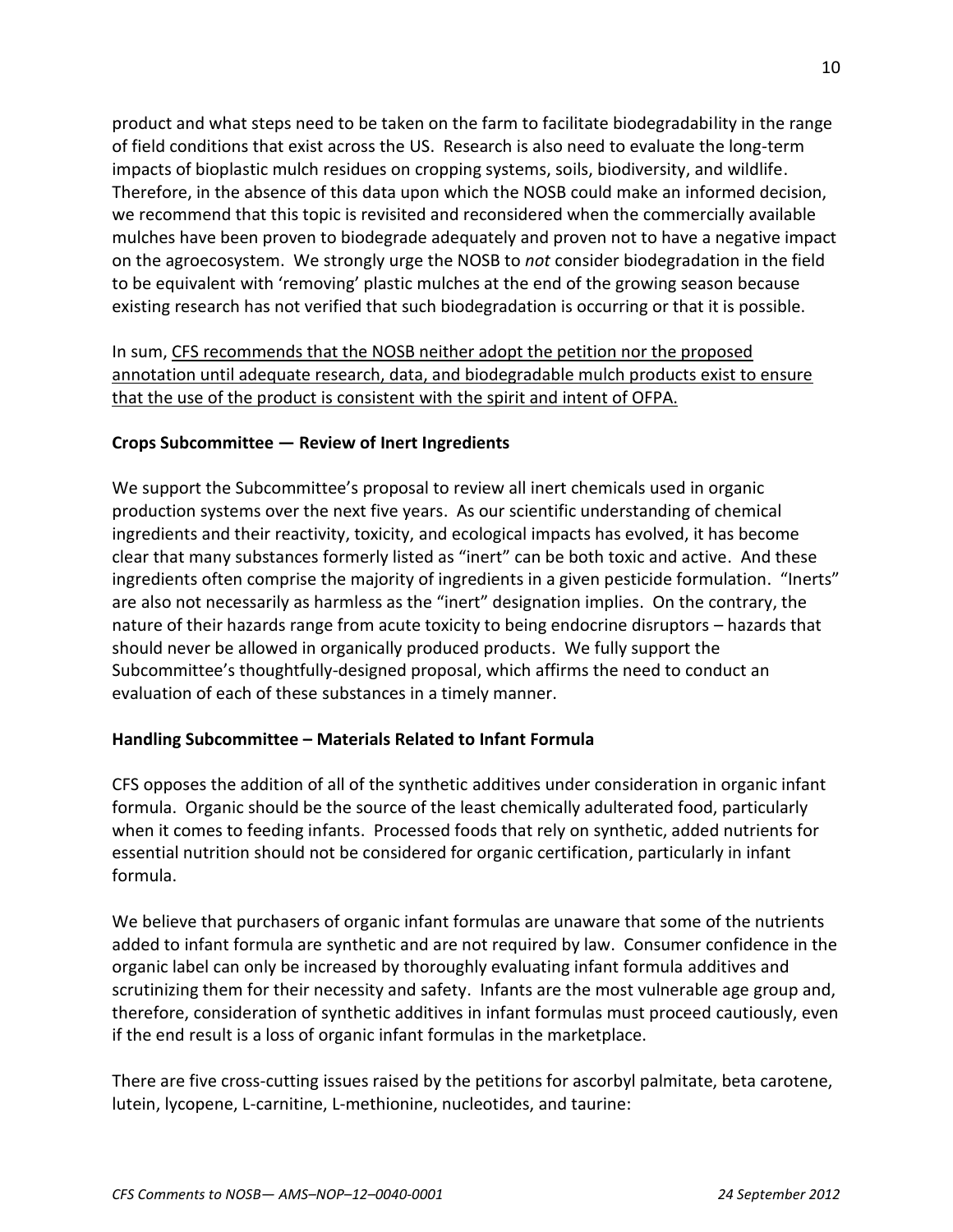- 1. **Synthetic macronutrients (especially amino acids) should not be permitted in organic foods.** Organic food is expected to draw its major nutrients from healthy soils and agricultural practices, not from the addition of major synthetic nutrients. Organic consumers do not expect that major nutrients will be supplied from nonorganic or synthetic sources. The addition of synthetic amino acids to organic infant formula is not compatible with organic principles.
- 2. **The use of synthetic antioxidants as preservatives in organic food is prohibited by §205.600(b)(4).** The petitioned use of the antioxidants ascorbyl palmitate and beta carotene is to preserve the quality of polyunsaturated fatty acids. This use does not comply with §205.600(b)(4) criteria for the use of synthetic materials in processing, which prohibits added synthetics if their primary use is as a preservative.
- 3. **Organic infant formula should not be made from synthetic materials, including isolated soy protein.** Isolated soy protein's status has not been clarified as to whether it should be considered synthetic or non-synthetic. During a 2004 petition process for its use as a crop input, TAP reviewers agreed it was synthetic, but its status has not been confirmed and discussion of isolated soy protein was deferred. Organic infant formula should not be based on a material that is prohibited in the rest of organic – if there is no organic method for creating a soy infant formula, there should not be organic soy infant formula.
- 4. **Infant formulas should not be over-fortified.** Infants cannot process excess nutrients through excretion as well as adults, so there may be detrimental effects from the addition of too many nutrients. The precautionary principle should be applied to the levels of nutrients allowed in organic infant formula and the NOSB should not assume that more fortification is better while the intricacies of nutrition are still being discovered. Synthetic or nonorganic nutrients that are not required by law should not be added to organic infant formulas.
- 5. **Infant formula may not be able to be certified organic.** Until there are appropriate organic or at least natural sources of FDA required nutrients in infant formulas, there should not be organic infant formulas on the market. Infant formula should not be allowed to meet a lower bar for its composition than the rest of the organic foods on the market.

## **Livestock Subcommittee – Omnivore Diets (Methionine)**

CFS applauds the Livestock Subcommittee for initiating a conversation about how to deal with deficiencies in omnivore diets beyond simply approving petitions for synthetic forms of nutrients such as methionine. As a strong supporter of the organic label, CFS is discouraged by the continued use of synthetic methionine in omnivore diets, a practice that has been perpetuated for more than ten years. It is critical that the organic community develop solutions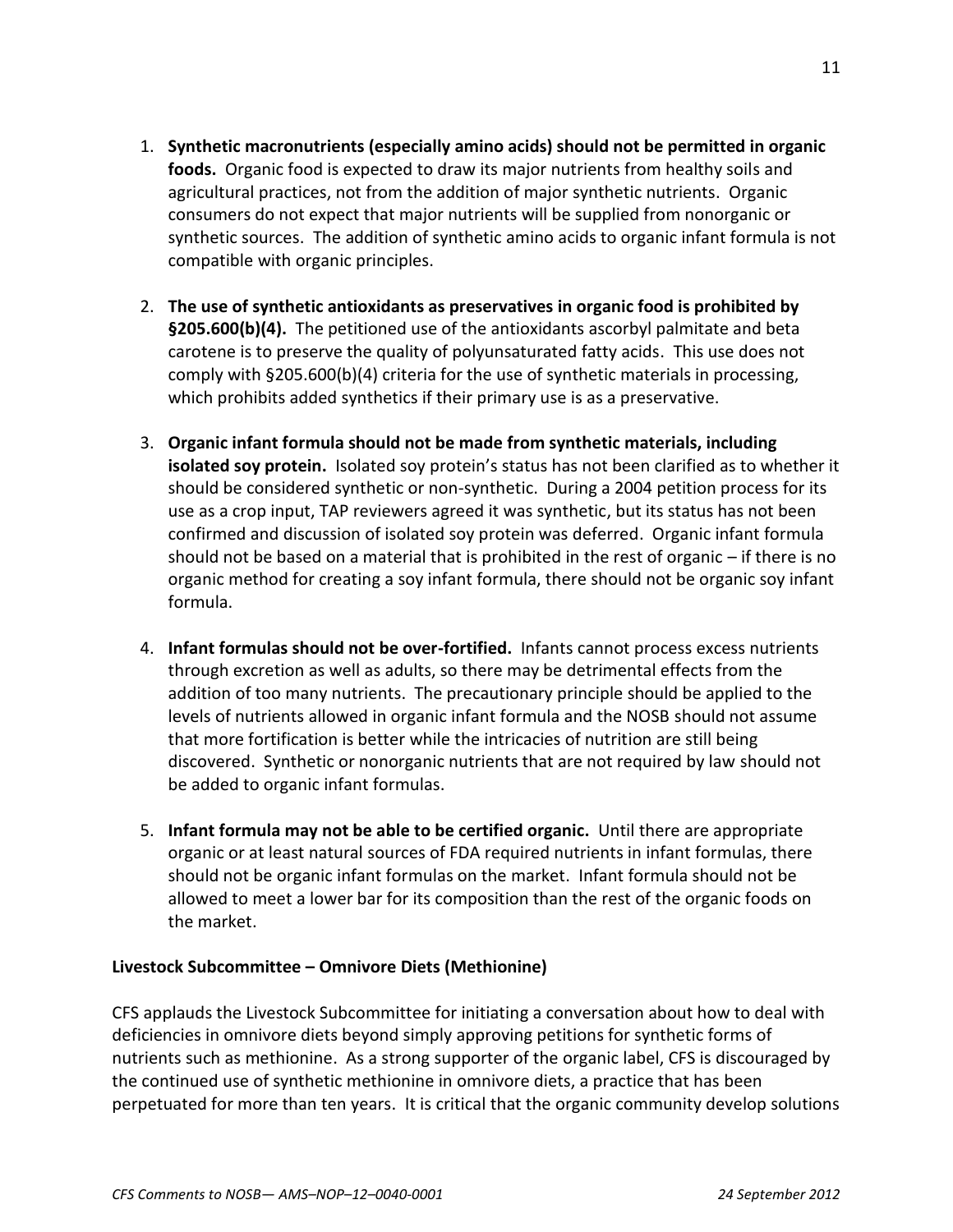to provide omnivores greater nutritional quality without the use of synthetic amino acids, including methionine or controversial feed additives, such as slaughterhouse waste, in order to maintain the integrity of the organic label.

As you know, synthetic methionine was added to the National List in 2001 and has remained there ever since. Methionine, a sulfur-based essential amino acid, is vital to proper cell growth in omnivores. Synthetic methionine, however, is necessary only for maintaining maximal growth, and is not necessary to maintain animal health and wellbeing.<sup>36</sup> Synthetic methionine provides a cheap alternative to a diet rich in natural methionine, but its use is controversial. Methionine is commercially synthesized by condensing highly toxic, flammable, and explosive chemicals to varying degrees, several of which have been classified as ecological hazards. Thus, the use of synthetic methionine does not fit with the principles of organic production.<sup>37</sup> The time has come for the NOSB to strongly advocate for more government research dollars to be allocated to finding a natural alternative to the use of synthetic methionine to enhance organic integrity in poultry production.

In looking at alternatives to synthetic methionine, NOSB has suggested allowing organic animal by-products and slaughterhouse waste in organic animal feed. This proposal raises concerns about the direction organic animal production is heading. Feeding organic animals low-cost synthetic dietary supplements, slaughterhouse waste, or animal by-products does little to improve the health or welfare of organic animals or improve organic production. CFS strongly believes that the National Organic Program must eliminate synthetic methionine without exposing the organic label to new risks associated with using animal by-products in animal production, as discussed below. Instead, natural sources of methionine such as meat, worms, insects and organically certified fish meal (if it becomes available), corn-gluten meal and potato meal must be provided. Natural-based dietary supplements also should be further studied. CFS recommends that the Livestock Subcommittee develop clear research goals and a timeline to find naturally-derived and safe alternatives to synthetic methionine in order to permanently eliminate synthetic methionine from organic production within five years.

CFS welcomes the opportunity to provide the following comments on this important subject:

## **Question 1: Would you recommend the LS look at a possible annotation to allow 100% organic meat scraps or by-products to be used in omnivore diets (poultry and pigs), since it is natural for these omnivores to consume both plant and animal materials? Explain.**

CFS believes it is perfectly acceptable to feed omnivores a diet containing certified organic meat

<sup>36</sup> Rack A.L., et al. (2009). *The Effect of Genotype, Choice Feeding, and Season on Organically Reared Broilers Fed Diets Devoid of Synthetic Methionine*, 18 J.Appl. Poult. Res. 54, 54 (*citing* National Organic Standards Board TAP Review 2001).

<sup>37</sup> Rack et al. (2009). at 55; Goldfarb et al. (1981). *Organic Chemicals Manufacturing Hazards* (Ann Arbor Science Publishers Inc.) (Methionine is commercially synthesized by condensing acrolein and methyl mercapton. The resulting compound is reacted with ammonia and hydrogen cyanide to form a racemic mixture of the d and l isomers of methionine.).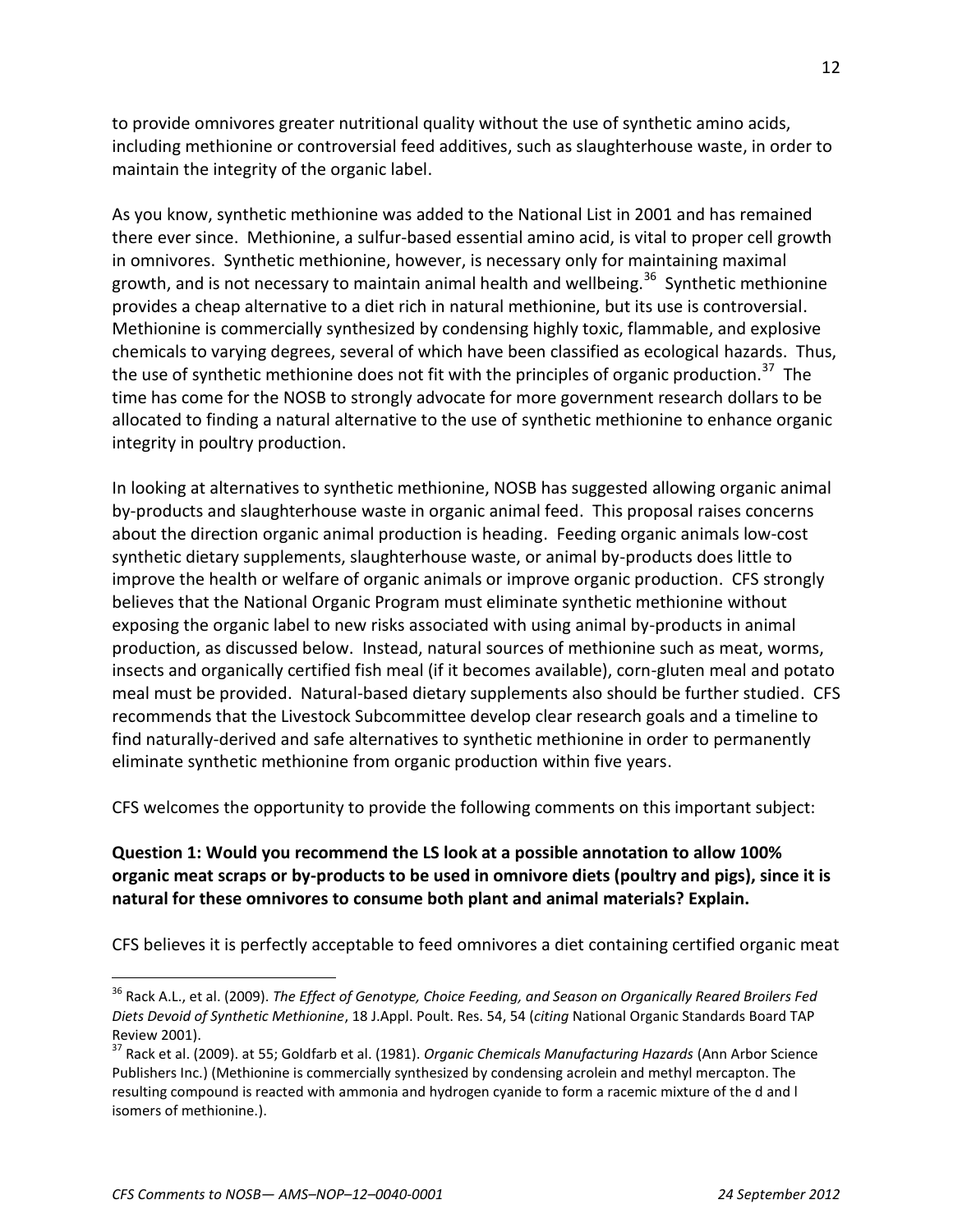and certified organic fish by-products produced in land-based, closed loop systems, once they become available. However, we do not recommend that the Livestock Subcommittee look at a possible annotation to allow 100% organic meat scraps or by-products to be used in omnivore diets. While it is natural for omnivores to eat a mix of plant and animal materials, CFS has concerns about meat scraps and by-products because they can contain contaminants from post-processing or harbor disease such as transmissible spongiform encephalopathy (TSE). It is well known that bovine spongiform encephalopathy (BSE) or mad cow disease—a fatal neurological disorder of cattle which can be transmitted to other species, including humans—is caused by feeding animal by-products back to animals. Thus far, there have been no known outbreaks of TSE in chickens, turkeys, or pigs. However, researchers have infected pigs with porcine spongiform encephalopathy in the lab, suggesting the possibility that the disease could be transmitted naturally if pigs are fed a diet containing meat by-products.<sup>38</sup>

Feeding omnivores animal by-products or meat scraps contradicts the general provisions prohibiting feeding mammalian or poultry slaughter by-products to mammals or poultry (§501.237.b.5), a provision that recognizes the importance of protecting livestock from disease organisms that may inadvertently be carried between animals. It would be difficult, if not impossible, to ensure that meat scraps and animal by-products are contaminant free. CFS believes that an annotation to allow organic meat scraps or by-products opens a Pandora's Box of concerns and would create an unacceptable risk to the organic food supply and the organic label.

## **Question 2: Natural herbal methionine, potato meal, and corn gluten meal are showing promising results. Should this type of research effort increase? Explain.**

CFS is in favor of both government and privately funded research on the efficacy and availability of naturally-derived methionine sources. While NOSB just approved allowing synthetic methionine to remain on the National List for another five years, it is time to draw a line in the sand and take steps to ensure that its use is not extended again when the substance is scheduled to Sunset in 2017. Research must be conducted now to ensure viable options exist when that five year extension expires. As discussed in Question 7 below, there are a variety of ways to provide omnivores essential amino acids without synthetic supplements. NOSB should promote all efforts to research the efficacy and availability of the following natural sources:

- Worms and insects as alternative protein feed sources
- Organic corn-gluten meal, to increase its production
- Organic potato meal, to increase its production
- Natural methionine supplements such as the herbal supplement produced in India
- Recently discovered African plant sources high in methionine<sup>39</sup>

<sup>&</sup>lt;sup>38</sup> Pawel P. Liberski, et al. (2012). Ultrastructural findings in pigs experimentally infected with bovine spongiform encephalopathy agent, *Folia Neuropathol; 50 (1): 89-98*

<sup>39</sup> Mohammed, A. A. (2008). Evaluation of Beniseed (*Sesamum indicum*) and Drumstick Tree (*Moringa oleifera*) Leaf as Sources of Methionine in Broiler Diets. Ahmadu Bello University, Zaria, Nigeria.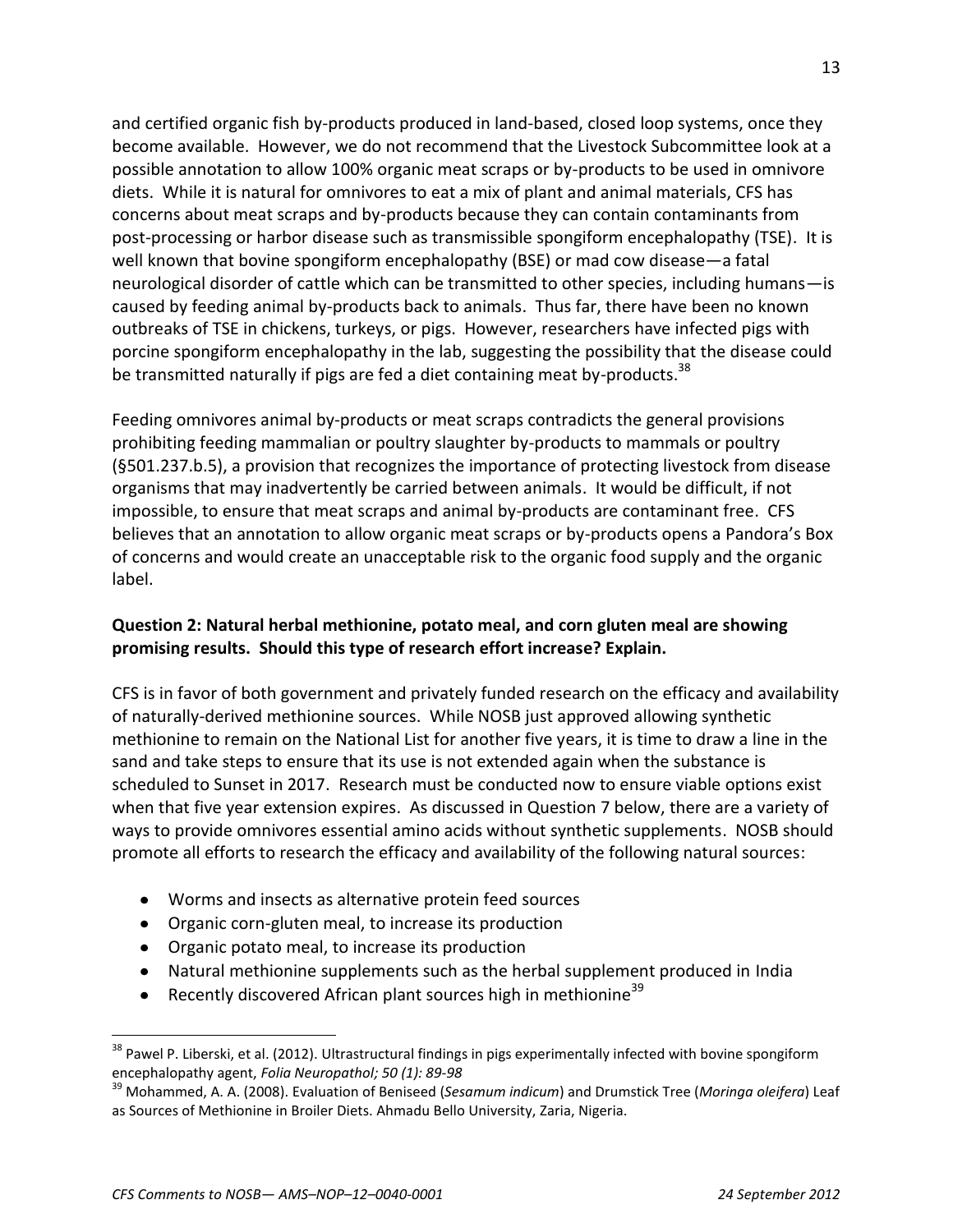• Sources of organic fish-based amino acids, once they become available

# **Question 6**: **Would the organic brand be damaged if organic livestock producers were given the choice of feeding organic animal by-products and naturally or organically harvested fish by-products? Explain.**

Introducing animal by-products and slaughterhouse waste in omnivore feed will harm consumer perception of the organic label and could pose unknown health risks for animals and humans. Consumers undoubtedly associate animal by-products and slaughterhouse waste with past outbreaks of mad cow disease. One reason consumers choose to purchase organic meat is to avoid any risk of coming into contact with contaminated meat. Feeding animal by-products and slaughterhouse waste to organic omnivores will certainly impact consumer perception of organic meat, despite the fact that there have not been any known cases of TSE in omnivorous food animals.

Organic food is grown in a manner that is legally-mandated to safeguard human health, animal welfare, and the environment. If these legal mandates are compromised, consumers will be less likely to pay the premium for organic meat. The organic market is based on adherence to strong standards. As the organic market has grown and become more profitable, there continues to be a push by some to weaken the organic rules by allowing cheaper, and often synthetic, ingredients in organic foods and feed. It is critical that the National Organic Program maintain a standard that sets organic apart from conventional agriculture. This includes distancing organic animal production from factory farming, where animals are not provided adequate space, access to pasture, or a natural diet.

Synthetic amino acids such as methionine allow producers to raise animals quickly and at a high profit margin. Similarly, the use of animal by-products and slaughterhouse waste would provide a cheap, readily available source of methionine, but at a high risk to organic consumers. This type of industrial organic production does not support the spirit of the organic rules. Endorsing synthetic methionine or animal by-products as the solution to amino acid deficit promotes industrial scale organic animal agriculture.

Organic food, and specifically organic meat, is a healthy, humane alternative to conventional food. In order to preserve the integrity of organic, producers cannot be given the choice to supplement animal feed with animal by-products, slaughterhouse waste, or offal.

**Question 7**: **Would a rule change at §205.237(5)(b) to allow the feeding of organic meat offal or by-products to omnivores be appropriate to help fulfill the essential amino acids, vitamins, and minerals requirement? If yes, state the language you would use. If no, offer viable suggestions to dealing with the absence of synthetic amino acids in omnivore rations.**

There are several options for dealing with the absence of synthetic amino acids in omnivore rations. First, some alternative methionine feedstuffs such as potato meal, corn-gluten meal,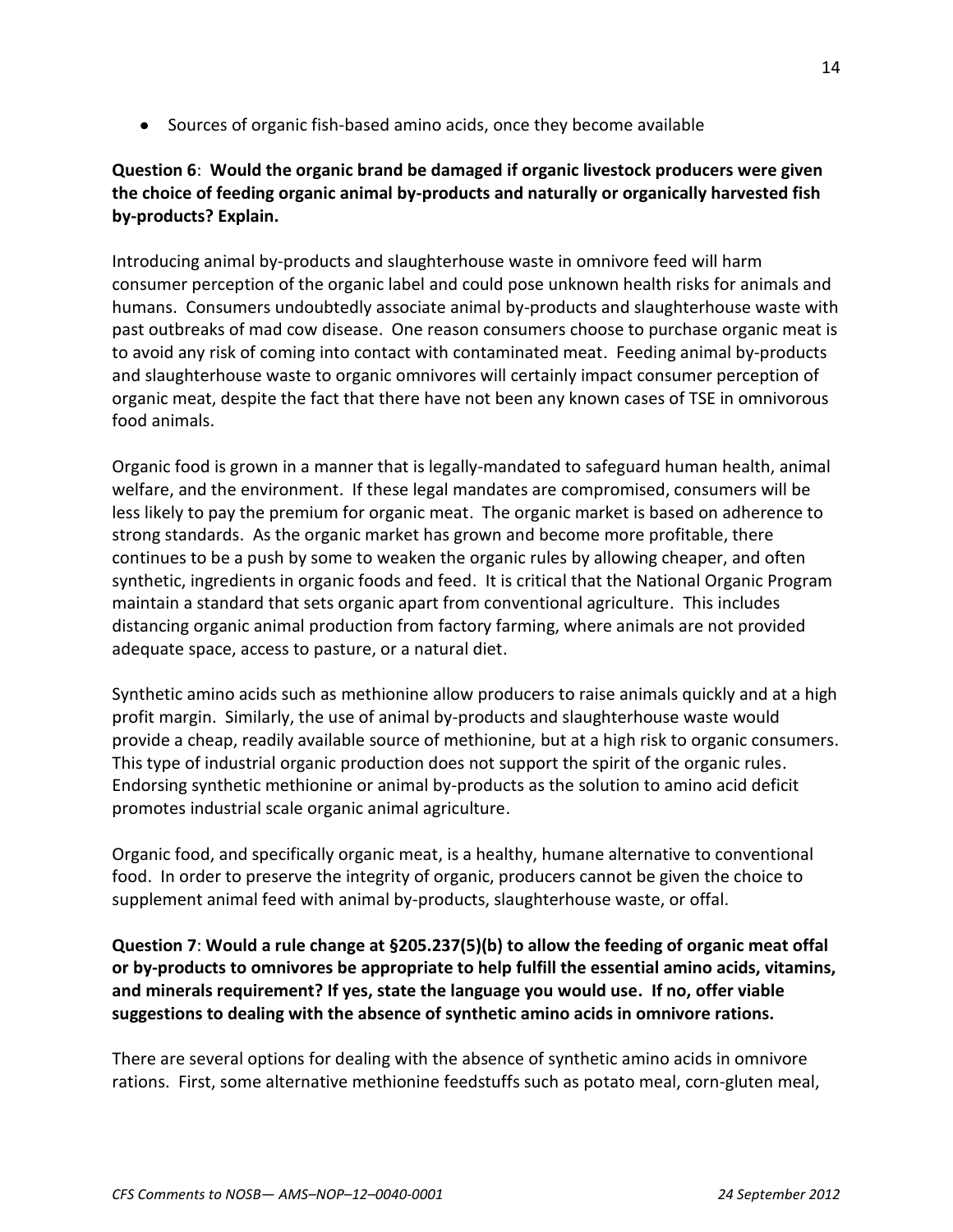fish meal, milk powders, kelp, worms, and insects<sup>40</sup> are showing promising results. Although these natural sources can be more expensive than synthetic methionine, may be unavailable as organic, or they are not readily available, they represent effective dietary sources that NOSB should continue to research and promote. On the other hand, these alternative dietary options could create a diet that is too high in protein for poultry, a factor the research must take into account.<sup>41</sup> Second, methionine levels increase when the balance of amino acids is shifted in feed rations. For example, the standard poultry feed is currently 90% corn and 10% soy. Changing the ration to 70% corn and 30% soy could increase the level of methionine in feed significantly enough to eliminate the need for synthetic methionine because soy has more methionine than corn.<sup>42</sup> Third, research has shown that adequate access to high quality pasture (27 square feet per bird) can completely eliminate the need for methionine supplements.<sup>43</sup> For example, in a 2009 study, researchers found that they could grow healthy chickens without the introduction of synthetic methionine when those birds were allowed to pasture for eight hours a day. Unfortunately, many producers are not able to provide such abundant pasture. Finally, slower growing poultry genotypes could eliminate the need for synthetic methionine.<sup>44</sup>

Natural proteins, shifting feed rations, genuine access to pasture, and slow growing genotypes are currently less cost effective for large-scale producers. For example, potato meal is ten times as expensive as synthetic methionine, and currently no reliable source of organic potato meal exists.<sup>45</sup> Shifting feed rations can mean that animals grow slower, increase their days to market, and produce more manure, a burden for large producers that do not spread manure on their farms. For these reasons alone, it is imperative that NOSB continue to research additional options to provide a viable natural methionine source for organic poultry.

## **Compliance, Accreditation, and Certification Subcommittee — Biodiversity Update**

CFS commends the NOSB's continued diligence in addressing the conservation and enhancement of biodiversity and natural resources in organic production systems. It is gratifying to see such agreement about how biodiversity conservation is a crucial component and cornerstone of organic agriculture. CFS is pleased to see the Compliance, Accreditation and Certification Subcommittee's (CAC) discussion document, the progress made to date in facilitating biodiversity conservation efforts on organic operations, and its efforts to solicit and

<sup>&</sup>lt;sup>40</sup> National Sustainable Agriculture Information Service. (2010). Organic Poultry Production, Providing Adequate Methionine.

<sup>41</sup> *Id*.

<sup>42</sup> Cara Hungerford. (2005). The Rodale Institute, There's A Synthetic in My Organic Chicken, *available at*  [http://newfarm.rodaleinstitute.org/columns/org\\_news/2005/0405/methionine.shtml.](http://newfarm.rodaleinstitute.org/columns/org_news/2005/0405/methionine.shtml)

<sup>43</sup> Moritz, J.S. et al. (2005). *Synthetic Methionine and Feed Restriction Effects On Performance and Meat Quality of Organically Reared Broiler Chickens*, 14 J. Appl. Poult. Res 521.

<sup>&</sup>lt;sup>44</sup> Rack et al. (2009). at 55.

<sup>&</sup>lt;sup>45</sup> National Sustainable Agriculture Information Service. (2010). Organic Poultry Production, Providing Adequate Methionine.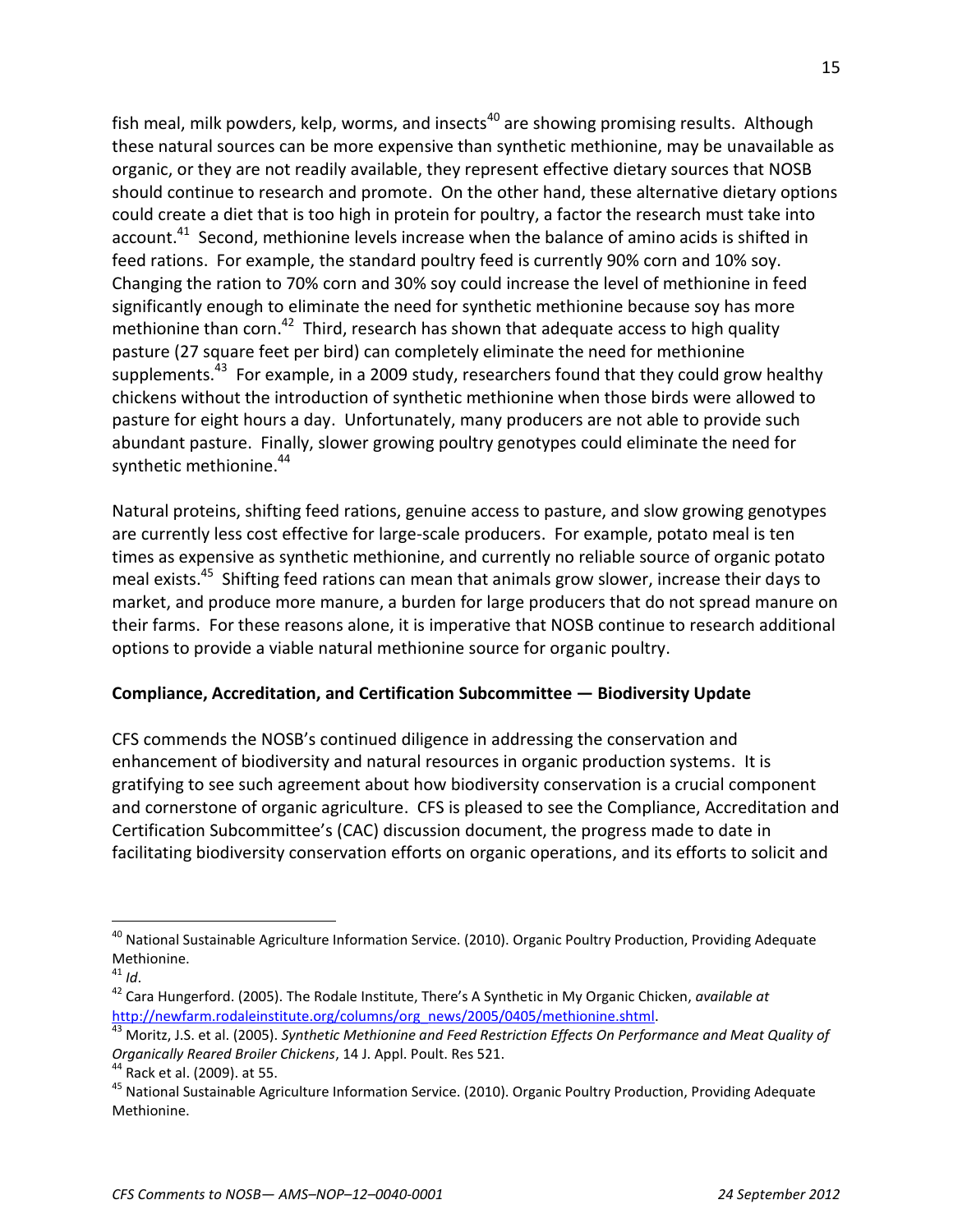make improvements in its guidance.

CFS supports requirements for technical reports to address whether or not a substance has a positive impact on biodiversity in addition to its possible harms. Such an assessment will help growers and producers to make more informed decisions about using substances in a manner that is consistent with the natural resources standard, which requires the operator maintain or *improve* natural resources [emphasis added]."<sup>46</sup> Conservation includes protection and restoration, and questions addressing both the positive and negative impacts of a decision will help reflect these dual goals.

Organic inspectors have requested clearer information and additional resources to better understand how to inspect for biodiversity and natural resources conservation. It appears, as the CAC discussion document indicates, that organic certifiers also need more guidance. CFS supports inspector trainings, and the development of a useful framework in the form of a Guidance or Instruction in the *NOP Handbook* to provide a clear and streamlined resource for these groups. It is essential that the NOP make this direction readily accessible and provide consistent training for inspectors and certifiers to assist in the implementation of biodiversity and natural resources conservation practices. Education is an important aspect of furthering the role of biodiversity conservation in organic farming, and more educational resources should be developed to promote knowledge among growers, inspectors, certifiers, and the community of organic consumers.

We feel strongly that a protocol should be established in relation to the conversion of high value conservation lands. The organic community received a wake-up call when an investigative reporter broke the story that thousands of acres of old growth forest had been recently cut down in Paraguay where NOP certified sugar was being produced.<sup>47</sup> Land conversion takes place here in the US as well, most notably in western states that still have intact prairies. CFS supports Wild Farm Alliance's suggestion to takes steps to determine a land's conservation value and, if necessary, involve the certifier in mitigating and monitoring biodiversity losses.

CFS is pleased to note the progress made towards conserving biodiversity and natural resources via the 2009 recommendations and we encourage further efforts to clarify and standardize these processes to assist growers and producers, inspectors, and certifiers in implementing these plans under the recommendations and authority of the NOP. CFS supports the recommendations and documents submitted by the Wild Farm Alliance to further the conservation of biodiversity in organic practices and provide guidance to the organic community.

We would also like to reiterate the National Organic Coalition's recommendation that handling operations should adhere to biodiversity and natural resource conservation requirements.

<sup>&</sup>lt;sup>46</sup> NOP Regulations, Standard 205.200.

<sup>&</sup>lt;sup>47</sup> Rogers, H. (2010). Sweet and low down: Would you like some deforestation with your organic sugar. Mother Jones. May/June issue.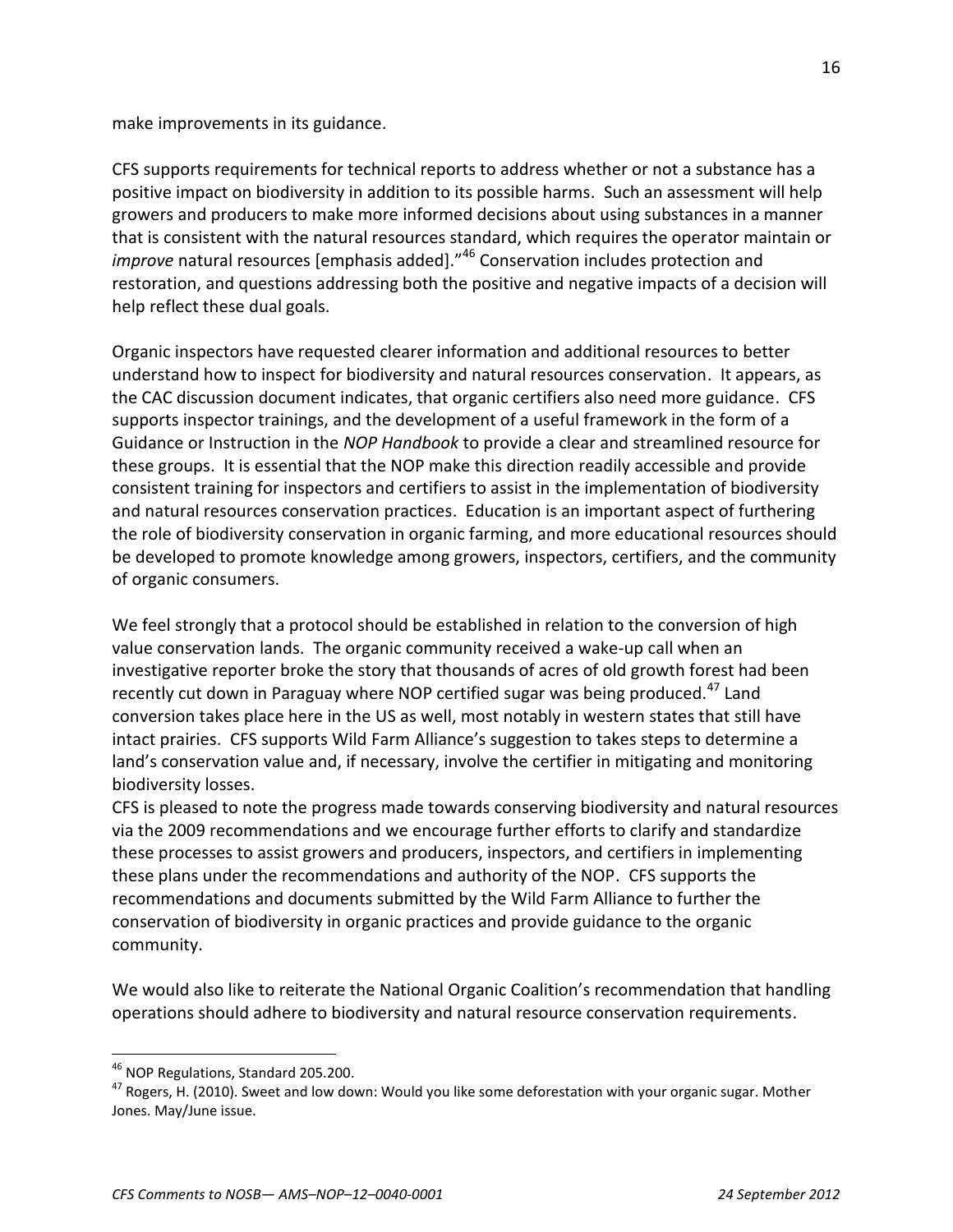Such practices should include:

- Landscaping methods and materials used around processing facilities,
- Management of nearby land to mitigate the loss of natural environments, such as wetlands or other sensitive environments, when building facilities,
- Pest control systems that are sensitive to non-target species,
- Wastewater treatment systems that protect water quality and quantity,
- Air handling systems that shield natural systems from dust and fumes, and
- Plantings that create shelter and food for beneficial insects, bats and birds.

## **Materials Subcommittee – Research Priorities for 2012**

CFS strongly supports the development of research priorities that relate to unmet needs in organic agriculture. The Materials Subcommittee's document identifies important areas for future research that currently impinge upon the future growth and integrity of organic agriculture. We support the research priorities presented by the Subcommittee with the additional suggestions below:

*Biodegradable Bioplastic Mulch:* As our comments in this document suggest, more research is needed to assess the biodegradability of bioplastic mulch materials and to ensure that their degradation does not negatively impact agroecosystems, wildlife, and the surrounding natural environment. Chemical analyses of the soil during the biodegradation process should be conducted to ensure complete biodegradation as well as to identify intermediate compounds worthy of further study. Microbial community assessments are needed to quantify any potential impacts on microbes from the use of biodegradable mulch and to look for changes in community structure. Long-term soil studies should monitor for the presence of residues of mulch products and additives in the soil as well as the impacts on soil structure, microbes, water holding capacity, and other soil health parameters. Research should investigate and recommend best management practices that growers can employ to facilitate the biodegradation of mulches on farmland at the end of the growing season. Only once more research has been completed can biodegradable bioplastic mulch be considered for use in organic agriculture.

*Organic Aquaculture:* Fish protein produced in land-based, closed-loop, recirculating systems has the real potential to provide an important source of organic food and afford the organic industry huge potential for tremendous growth. But, the organic industry needs to design an appropriate system to realize this potential without compromising the organic label. Research should focus on identifying the best inland, closed-loop, recirculating systems that allow for controlling the inputs and effluents resulting from the aquaculture system. The development of alternative sources of fish feed, including aquatic plant-based diets, should also be explored to avoid using wild fish in aquaculture diets, which is inconsistent with organic principles. CFS supports the recommendations of the National Organic Coalition's letter to the NOP regarding organic aquaculture priorities.